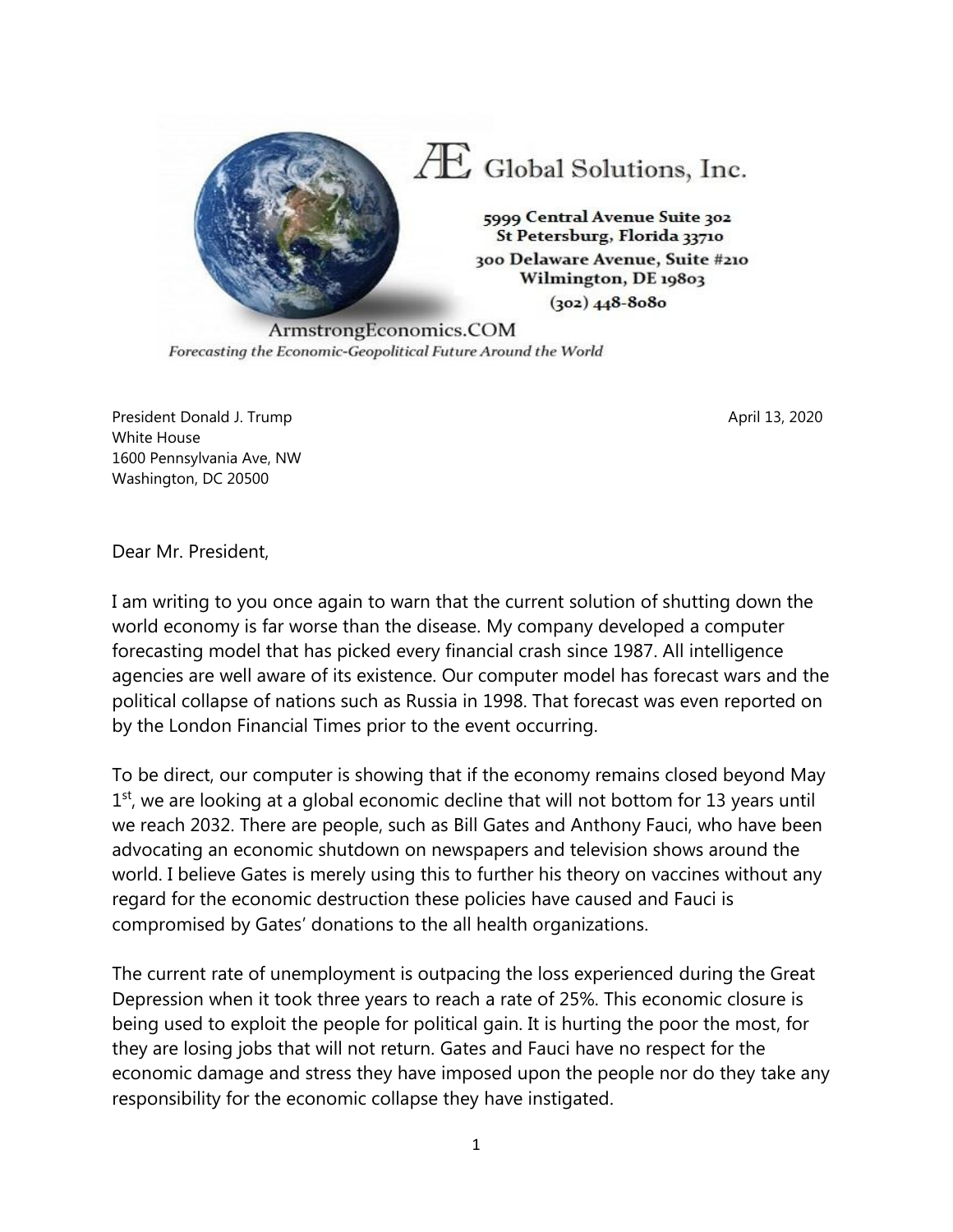The Democrat's opposition to helping small businesses and their preference for handing out checks is idiotic. They will hand a person a fish to feed them for a single day and standby gleefully as they destroy that person's ability to find employment. Not only are jobs being destroyed, but pensions. There is no consideration for the impact upon the states and they will have to raise taxes as trying to issue more debt proves difficult in the midst of an economic collapse. Some see this as a deliberate move to force Universal Basic Income in place of employment to create a larger welfare state.

Our computer has never wrongly forecast any major economic trend. Its reliable model is based upon capital flow movement, which is a proven result unlike academic theories that have failed since Karl Marx to John Maynard Keynes. The negative interest rate policy of central banks has wiped out pensions and trapped the central banks of Japan and Europe. They have destroyed their bond markets. Their only remaining tool is to cancel the currency and use this crisis to issue a new variety of debt in hopes of reviving their bond markets.

The solution must also take into consideration that this is a political war. The very same people who have been advocating shutting down the economy are seeking socialism under the banner of climate change. These people are behind the demand to shut down the world economy by using a virus where the death toll is on par or less than the annual flu.

I urge you to issue an executive order suspending for the duration of the lockdown in any state as a permanent abatement:

1) all interest payments, both personal and business, on any loan including credit cards;

- 2) foreclosures;
- 3) payments of any rents or mortgages; and
- 4) payments of any taxes, state and local.

This will send lobbyists clamoring against those advocating this lockdown. Advocates like Bill Gates, who is now arguing that everyone should remain locked down for 18 months until he comes up with a vaccine, must be dealt with and not ignored. You must give the governors the incentive to look at this economic destruction in their own selfinterest. The only remaining political weapon is money and it is time to fight back. Let them go to the Supreme Court to fight this out.

The CDC, NIH, and WHO accept private donations which must stop immediately. It is not that the WHO is China centric, but rather they are dominated by Bill Gates. The